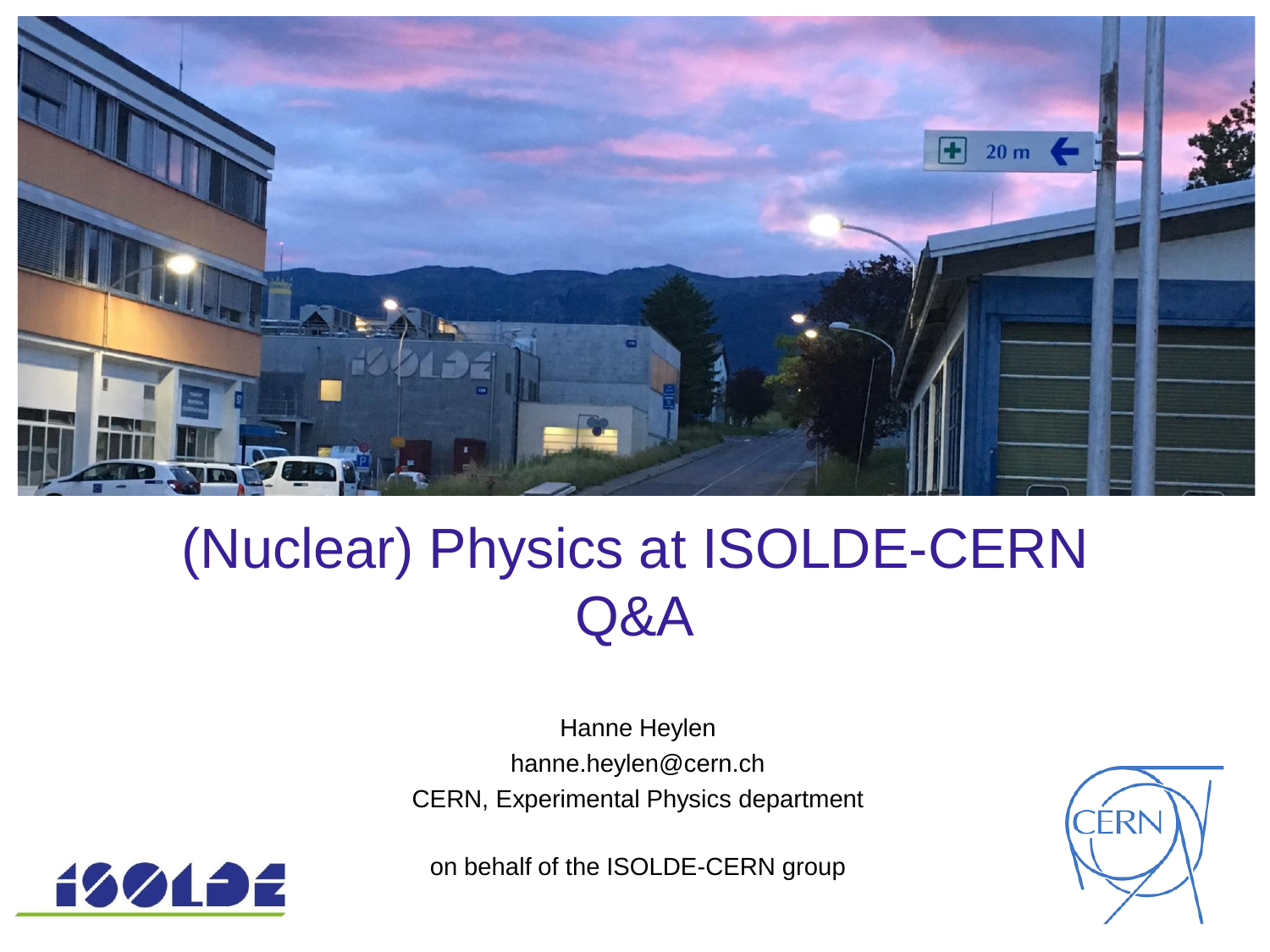# **Question 1**

- Is the shell structure of the nucleus solely inferred from the existence of stable nuclei in analogy to stable atoms, or are there other reasons why this shell structure is inferred ?

- How are the values of the magic number obtained.

See RF Garcia Ruiz, A. Vernon:

"Emergence of simple patterns in many-body systems: from macroscopic objects to the atomic nucleus", *[The European Physical Journal A](https://link.springer.com/journal/10050)* **volume 56**, 136 (2020)



**1963 Nobel prize: Maria Goeppert Mayer and Hans Jensen** https://www.nobelprize.org/prizes/physics/1963/summary/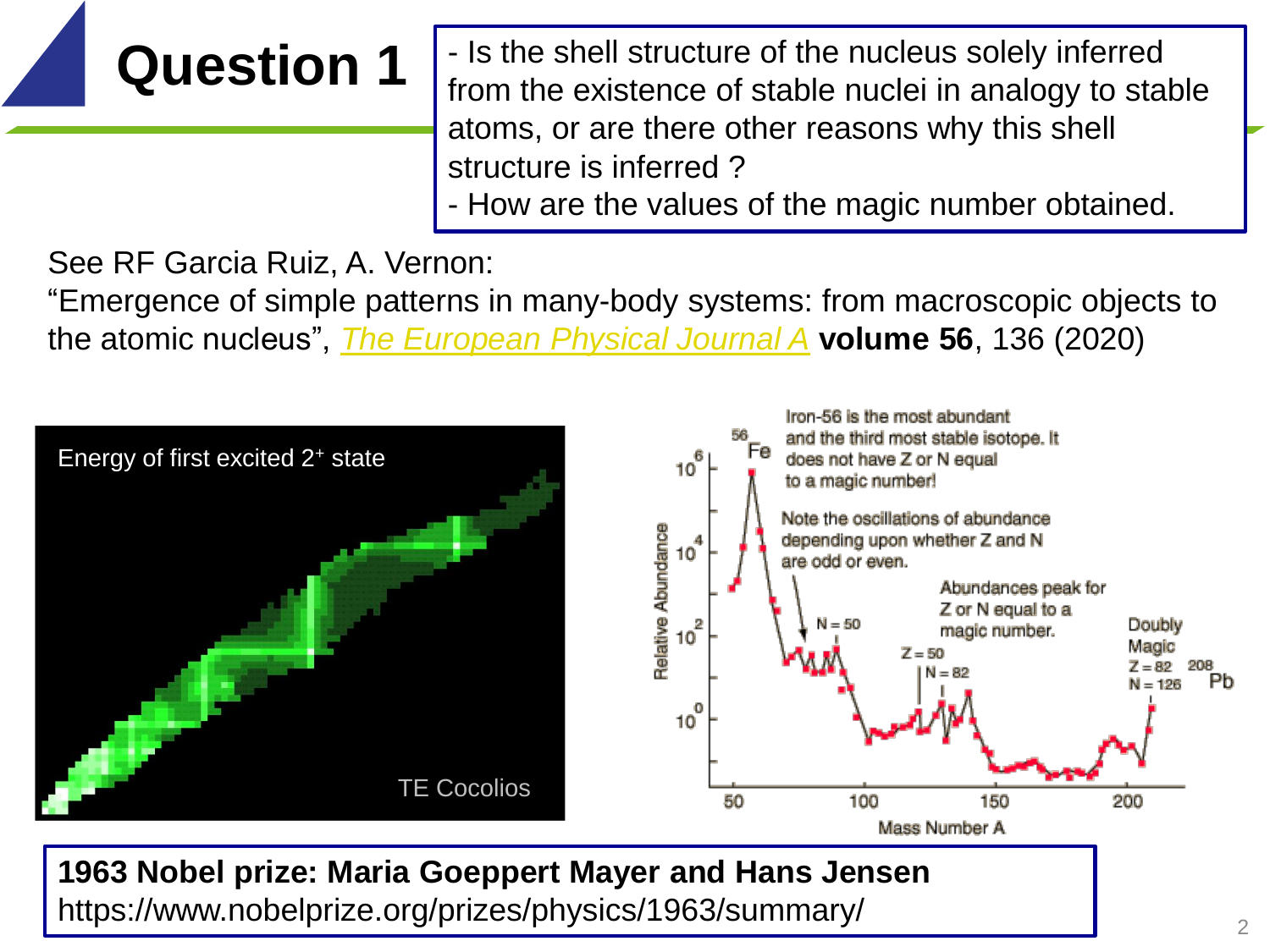

I. Angeli, K.P. Marinova / Atomic Data and Nuclear Data Tables 99 (2013) 69–95



Figure 2.3: Chart of nuclides of two-neutron shell gap (top) and two-proton shell gap (bottom). Data as in Fig. 2.1

F. Wientholtz, PhD thesis, 2019, Greifswald university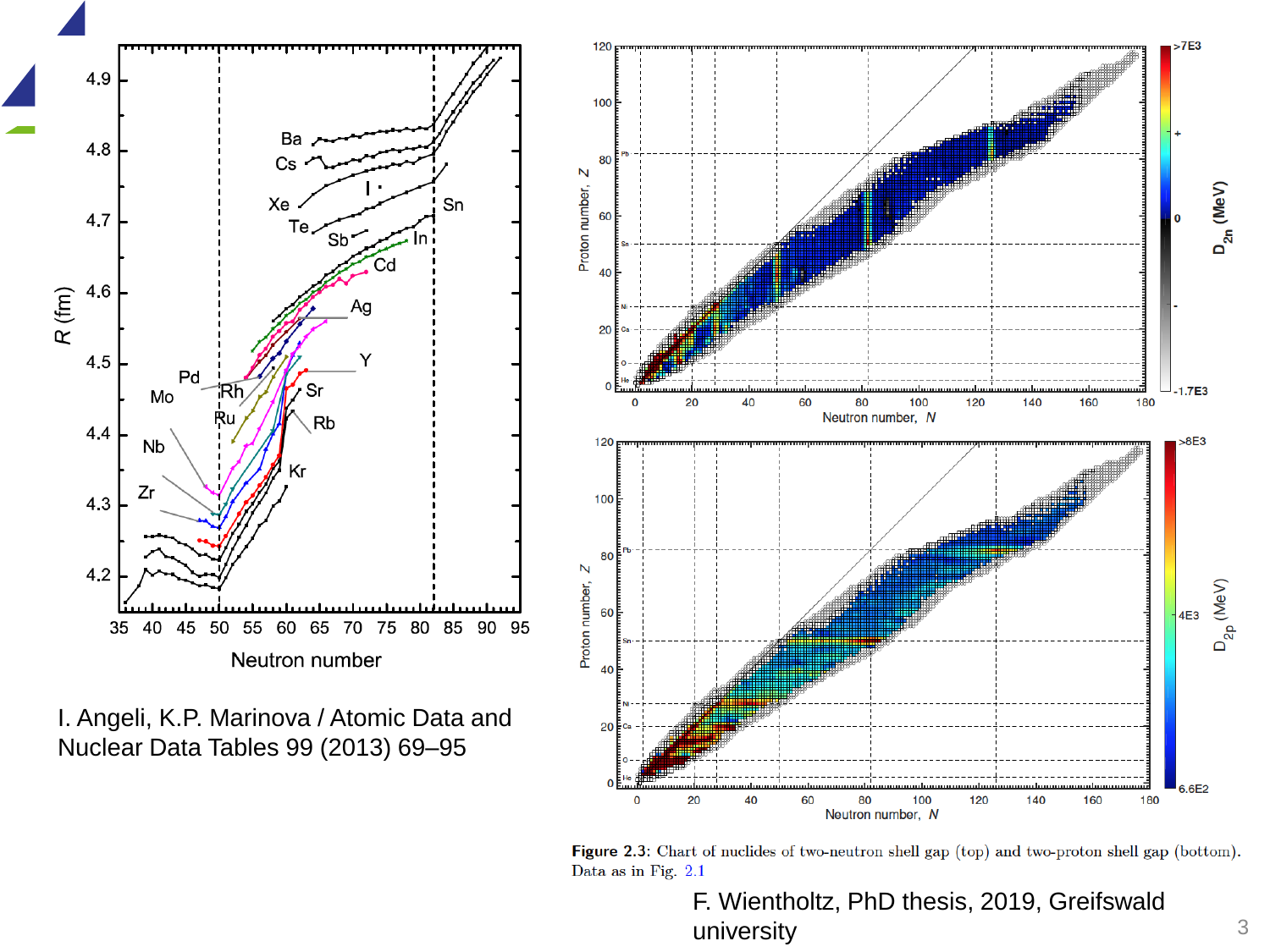## **Question 1** - How are the values of the magic number obtained.

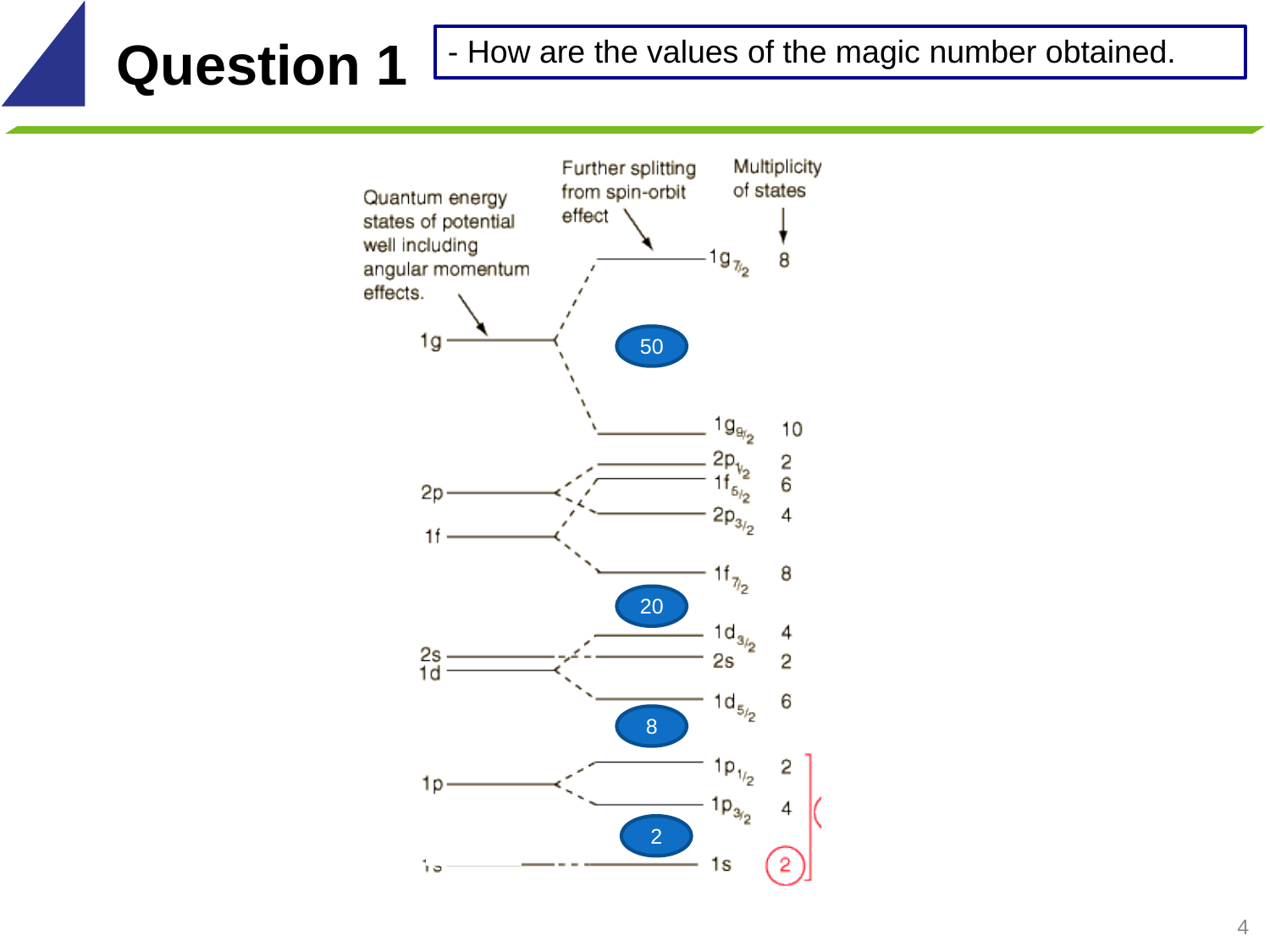**Question 2** What parameters give medium sized nuclei such as Mg, a quadrupole moment with all three axis different? What makes this distinction?



### Near shell closures: spherical Most common: axially symmetric deformation (prolate, oblate)

Quadrupole moment: measure for non-sphericity of a nucleus

$$
\hat{Q} = \sum_i^A e_i(3z_i^2 - r_i^2)
$$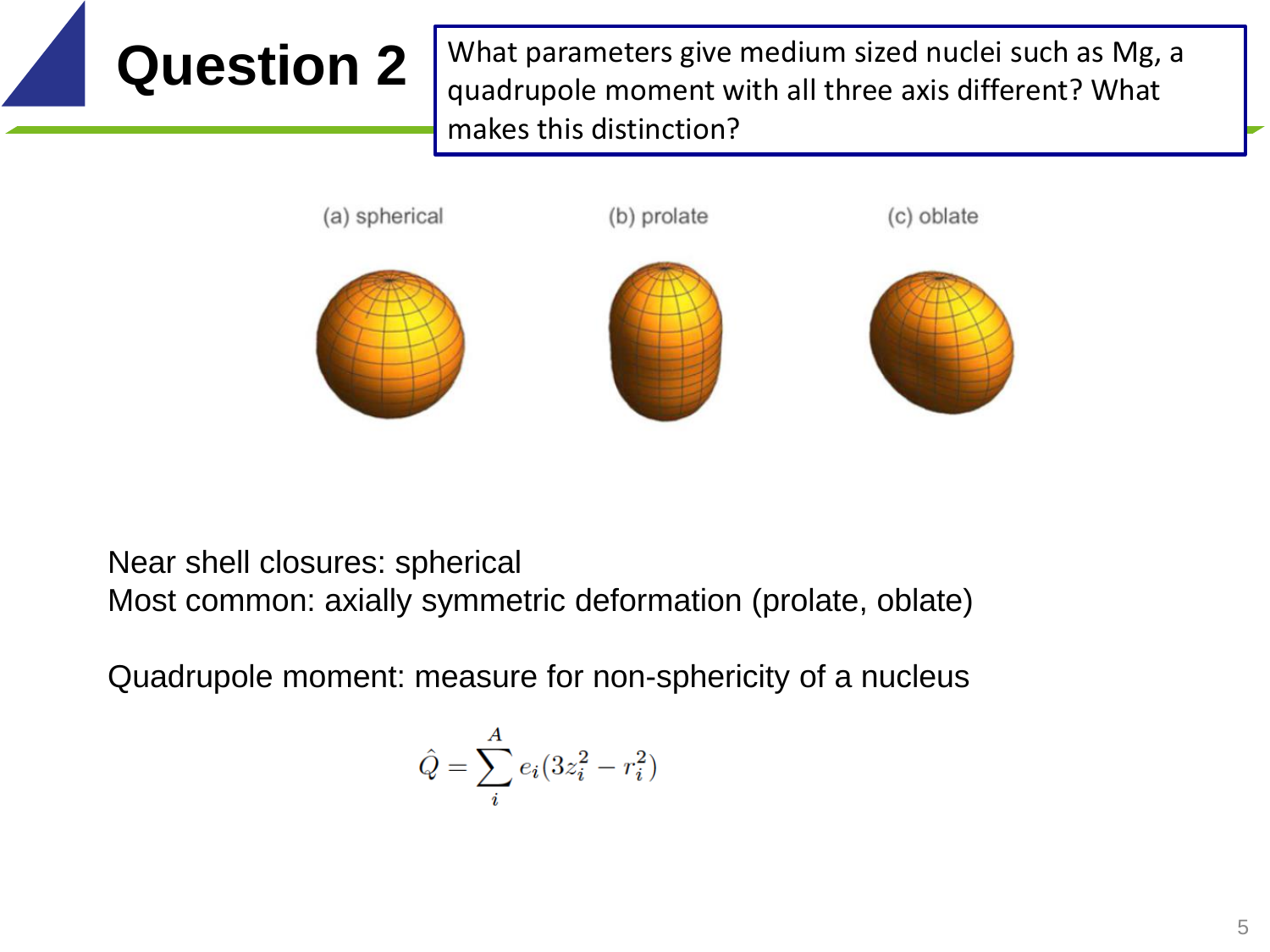**Question 2** What parameters give medium sized nuclei such as Mg, a quadrupole moment with all three axis different? What makes this distinction?

Some nuclei: reflection symmetry is lost! Octupole deformation ("Pear shaped")



Direct measurement of the intrinsic electric dipole moment in pear-shaped thorium-228

M. M. R. Chishti, D. O'Donnell ⊠, G. Battaglia, M. Bowry, D. A. Jaroszynski, B. S. Nara Singh, M. Scheck, P. Spagnoletti & J. F. Smith

Intrinsic reflection asymmetry in atomic nuclei

P. A. Butler and W. Nazarewicz Rev. Mod. Phys. 68, 349 - Published 1 April 1996



### Article | Open Access | Published: 06 June 2019

The observation of vibrating pear-shapes in radon nuclei

Nature Communications 10, Article number: 2473 (2019) Cite this article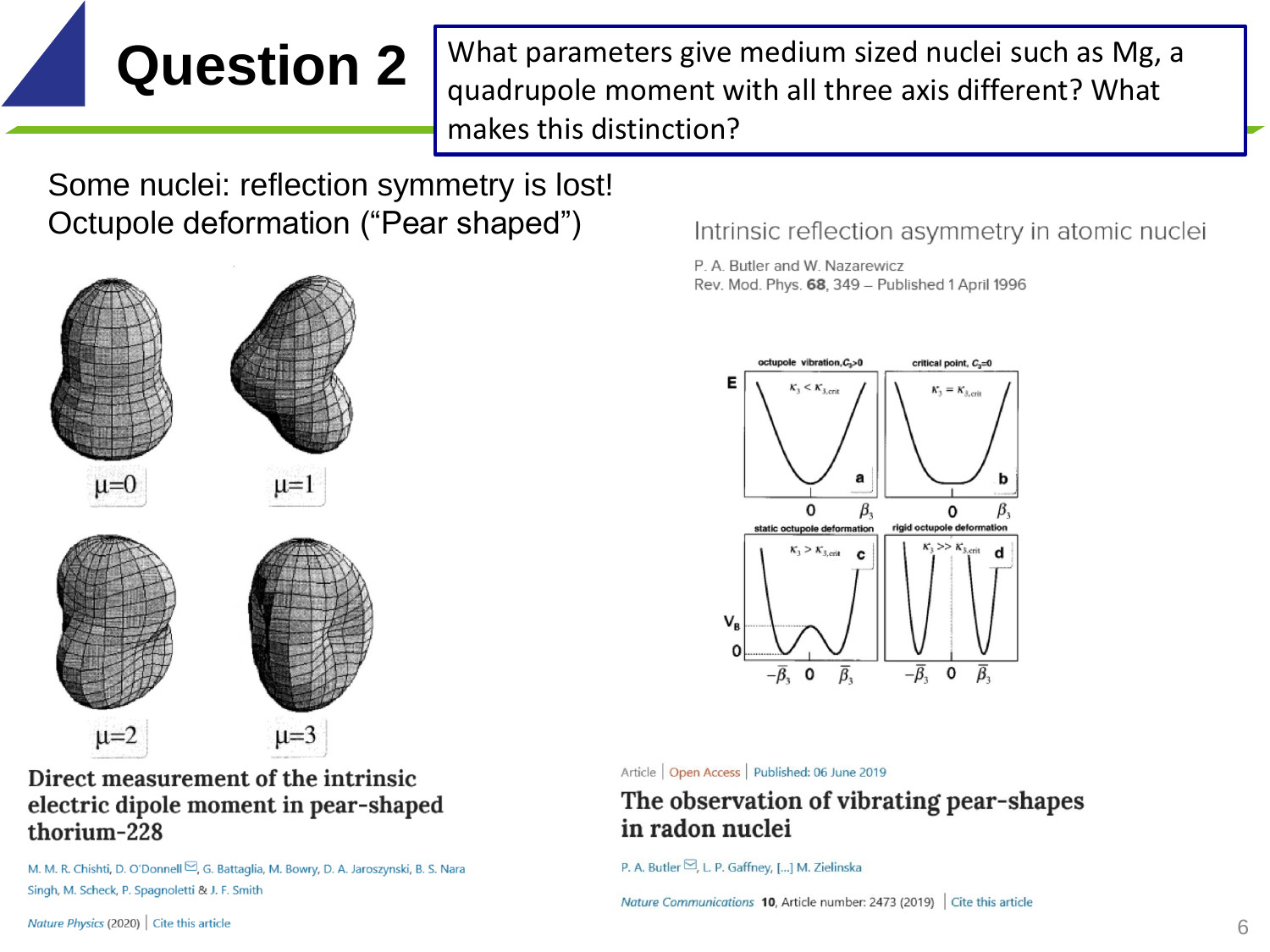**Question 3** Has the predicted island of stability been found? If the island of stability exists, would the relatively stable heavy nuclei have any readily apparent applications?



### **A beachhead on the island of stability**

https://physicstoday.scitation.org/doi/full/10 .1063/PT.3.2880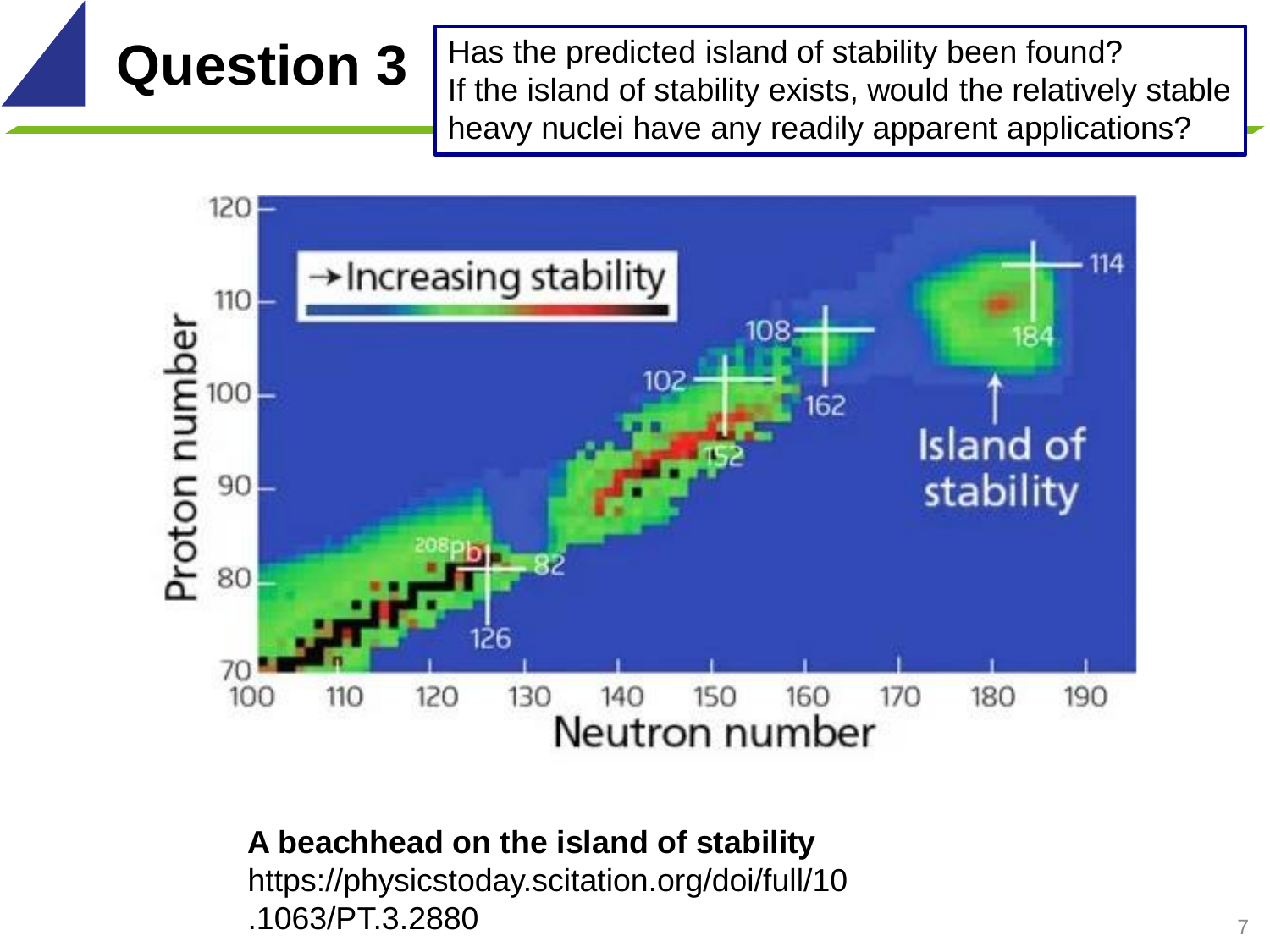**Question 3** Has the predicted island of stability been found? If the island of stability exists, would the relatively stable heavy nuclei have any readily apparent applications?



- Chemistry independent
- Fast
- Poor beam quality
- Discovery of new isotopes